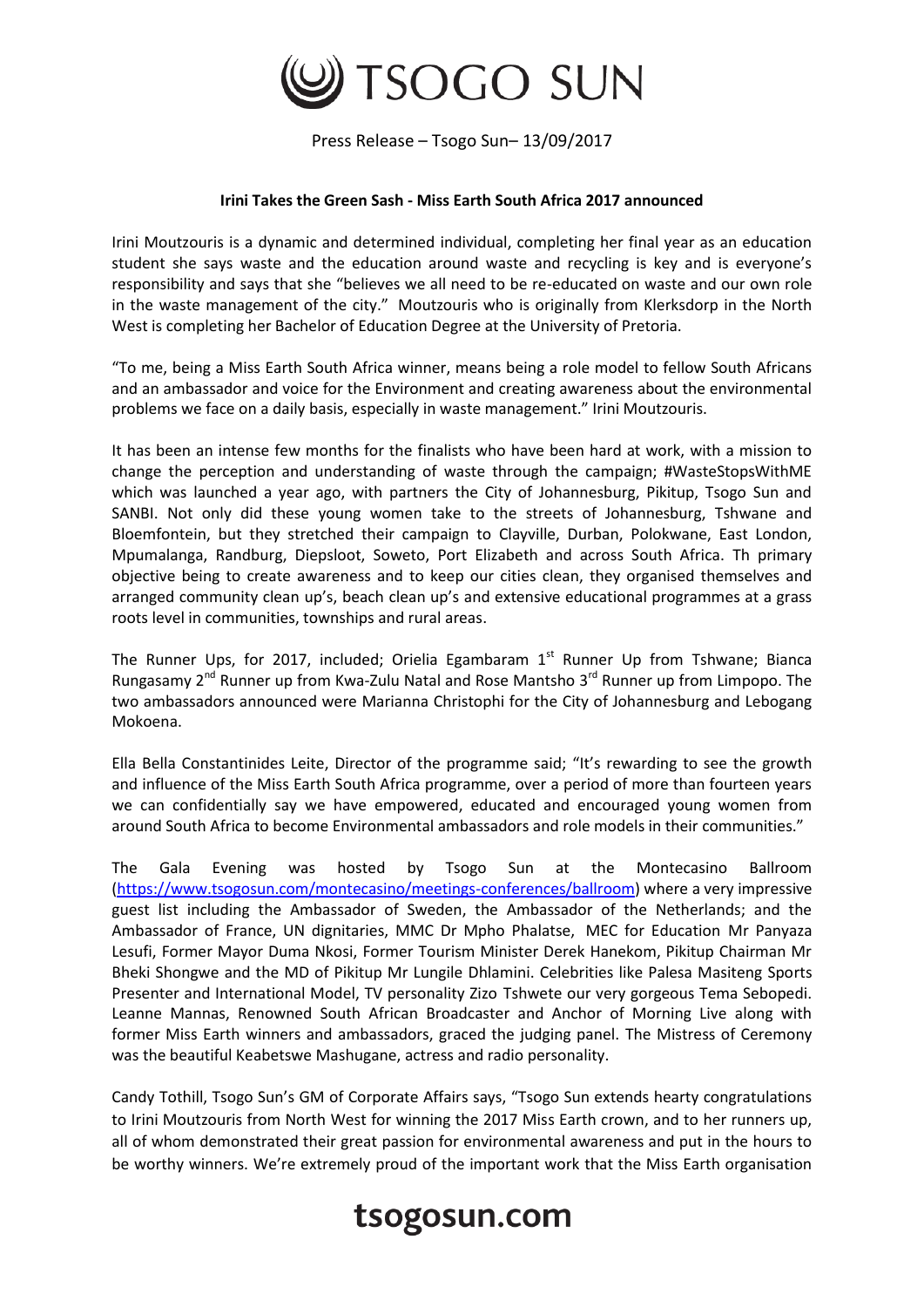

Press Release – Tsogo Sun– 13/09/2017

and the ambassadors do for environmental education and the environment as a whole throughout the year – and Tsogo Sun is delighted to be a major partner of this effective and hard-working initiative. Just this year alone, Tsogo Sun volunteers have rolled up their sleeves and worked together with Miss Earth volunteers in a range of initiatives, including tree planting, vegetable garden planting, clean ups, and many educational initiatives to impress on the upcoming generation the urgent need to treasure and protect our planet. Tsogo Sun has a strong environmental management policy [\(https://www.tsogosun.com/citizenship/environment](https://www.tsogosun.com/citizenship/environment)) and we're committed to adopting greener behaviour in all our properties. We look forward to continuing to work alongside Miss Earth ambassadors in making a difference to our world in future."

Behind the scenes the young women had their locks taken care of by Bijan Boutique Hairdressing; and the students of the International School of health, hair and skincare. Make Up was sponsored by Halouw Make Up Studio, with hair tools from Mycro Keratin Moyoko, glowing tans by The Tan Lab and eyelash extensions by The Brow Spot, Fourways.

Winners will receive prizes from David Green Eyewear, gifts from Healing Earth, Crystal Forum and Jenni Gault. Coupled with dental care from Sandton Dental Studio, Camelot International treatments and Body20 fitness sessions at Atholl Square Sandton the Miss Earth SA winners and ambassadors will be spoilt from head to toe.

On the green side, Fry's Family Co. and Meat Free Monday will ensure that the ladies reduce their meat intake for the betterment of the environment, Earth Pro-Biotics and Eco Monkey will equip her for a greener lifestyle in her day-to-day living. Wild Route, Gebco and GroMor will provide the best compost and trees in town for her vegetable and tree planting projects. Medavita an eco-friendly hair range, MUD make up studio, Lorna Jane Active Wear and Trichotin, with Samsonite will ensure that she travels in style both locally and internationally. Matsimela and Parco Bags together with other sponsors and contributors like Sorbet Fourways Atholl and SOHO, Dermagen, Harties Horse Riding, Joico Hair products, Xtreme Go Karting in Cedar Square, Groot Constantia, Glam Palm, The CodFather Sandton have all added to the Glam side of this Green platform. With Gebco, Wildroot, Earth Probiotic ensuring that our green is in action.

The Miss Earth programme is proud to work throughout the year with Pikitup and the City of Johannesburg alongside Tsogo Sun, the official home and venue partner of Miss Earth South Africa and strategic partners SAPPI, SANBI, The Department of Environmental Affairs, UN Environment and Newsclip **Media** Media **Media** Monitoring.

SA's green girl goes home with a very special prize package as mentioned above including a fully paid for international trip to the Philippines next month where she will represent the country and the work of the organisation.

Irini on winning shared the fact that; "The Miss Earth journey has pushed me out of my comfort zone and allowed me to break my own limits and the opportunity to grow, network and make a difference and make beautiful friendships. I am thankful for that and cannot wait to see what the year ahead holds."

## tsogosun.com